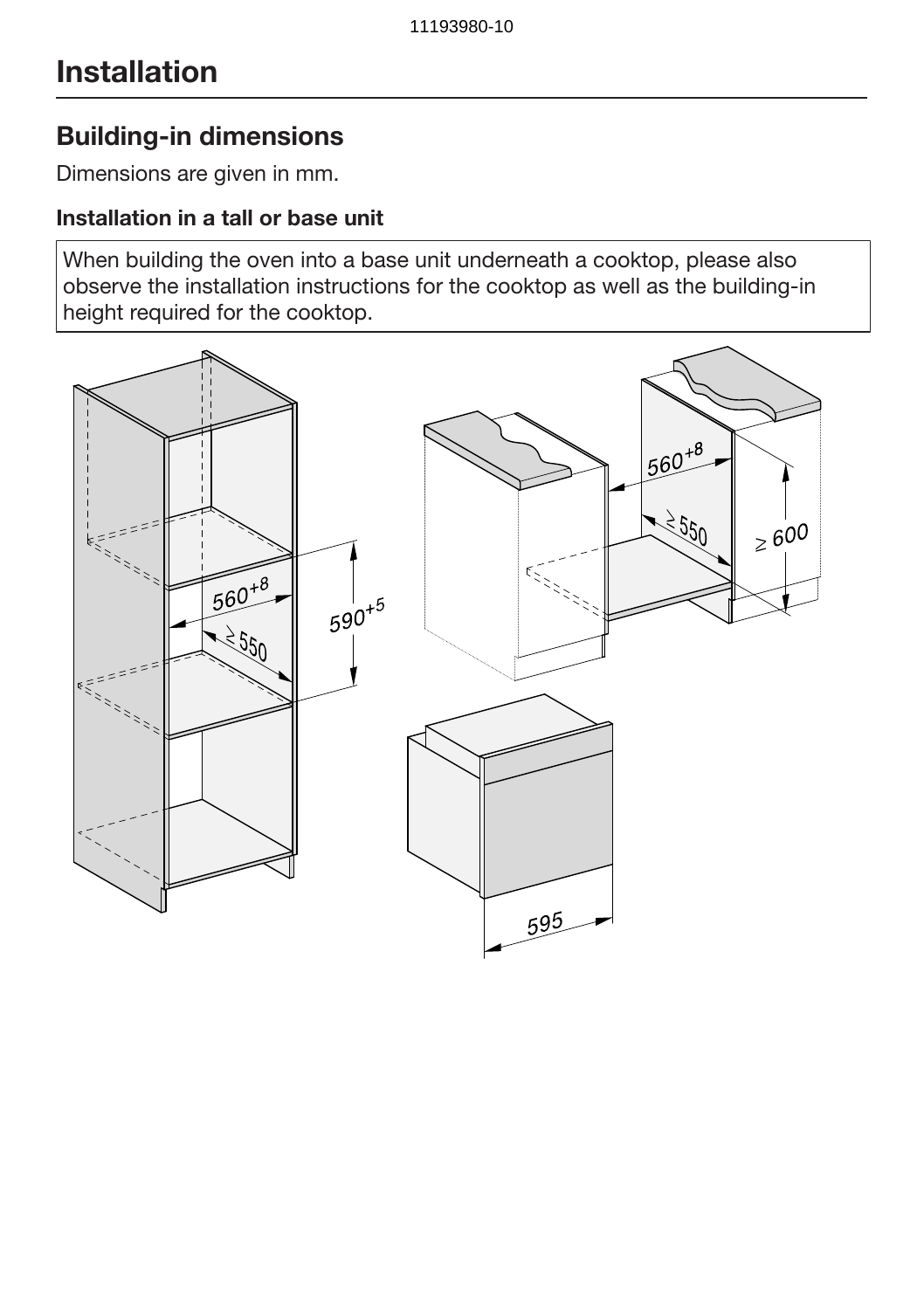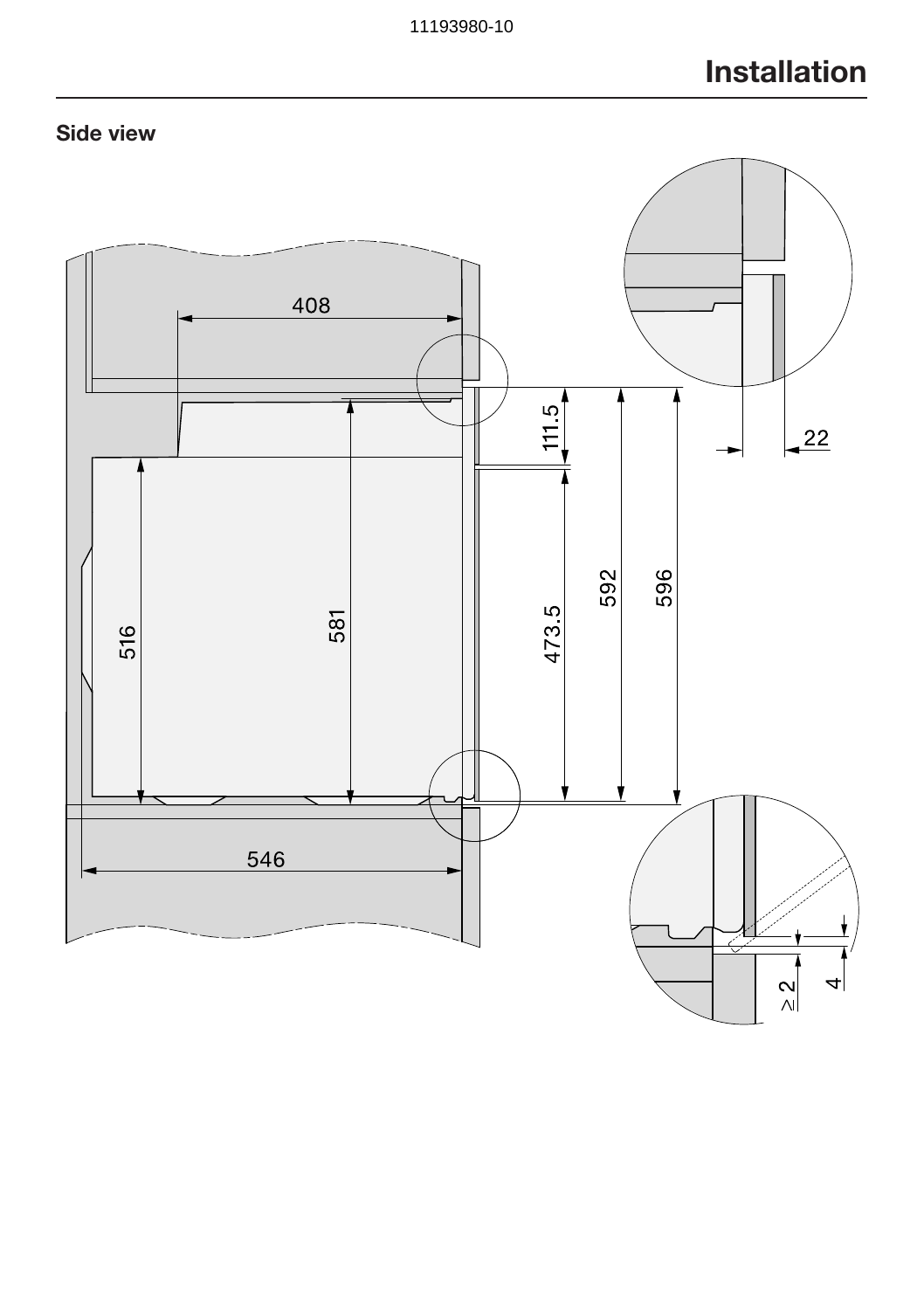#### Connections and ventilation



(1) Front view

- $\ddot{ }$  Mains connection cable, length = 1,500 mm
- <sup>3</sup> No connections permitted in this area
- 4) Ventilation cut-out, min. 150 cm<sup>2</sup>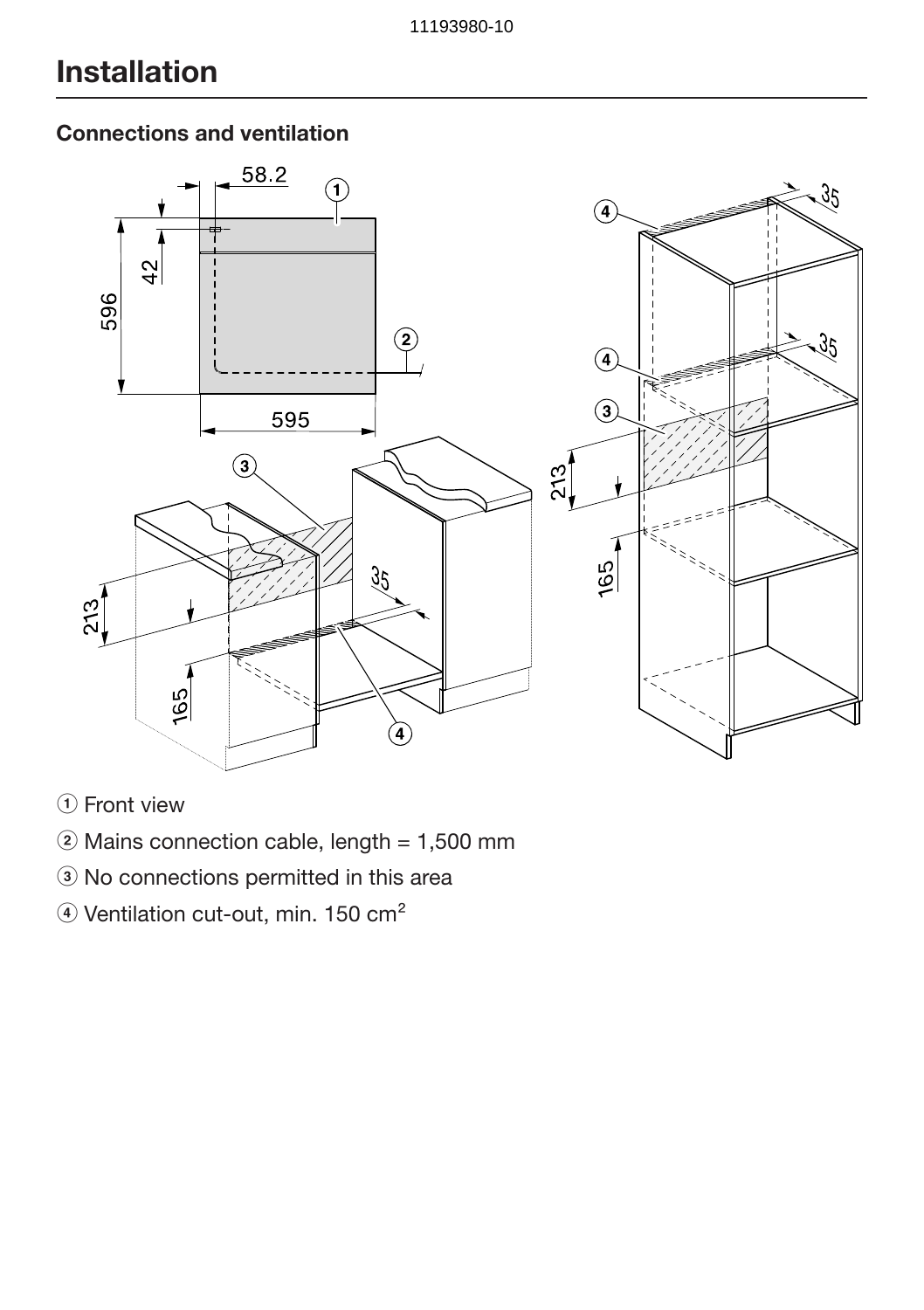### Installing the oven

For safety reasons, the oven may only be used after it has been fully installed.

The oven requires a sufficient supply of cool air for efficient operation. The required supply of cool air must not be excessively heated by other heat sources (e.g. solid fuel stoves).

The following must be observed when installing the appliance: Make sure that the shelf that the oven sits on does not touch the wall. Do not fit heat insulation strips to the side walls of the housing unit.

Connect the mains cable from the oven to the electricity supply.

Use the handle cut-outs on the side of the housing to lift the appliance. It is a good idea to remove the door and the accessories before installing the appliance. This makes the oven lighter when you push it into the housing unit.

- To remove the door, use the opener supplied to prise the door open at the top in the middle. You can also pull the door open by grasping the sides of the door with both hands and pulling carefully until it opens.
- Remove the door (see "Cleaning and care - Removing the door") and take the accessories out of the oven.
- Push the oven into the housing unit and align it.
- Reconnect the power supply to the mains socket.

 $\blacksquare$  Touch the  $\blacksquare$  sensor control to open the door if you have not removed it already.



- Use the screws supplied to secure the oven to the side walls of the housing unit through the holes in the oven trim.
- Refit the door, if necessary (see "Cleaning and care - Fitting the door").